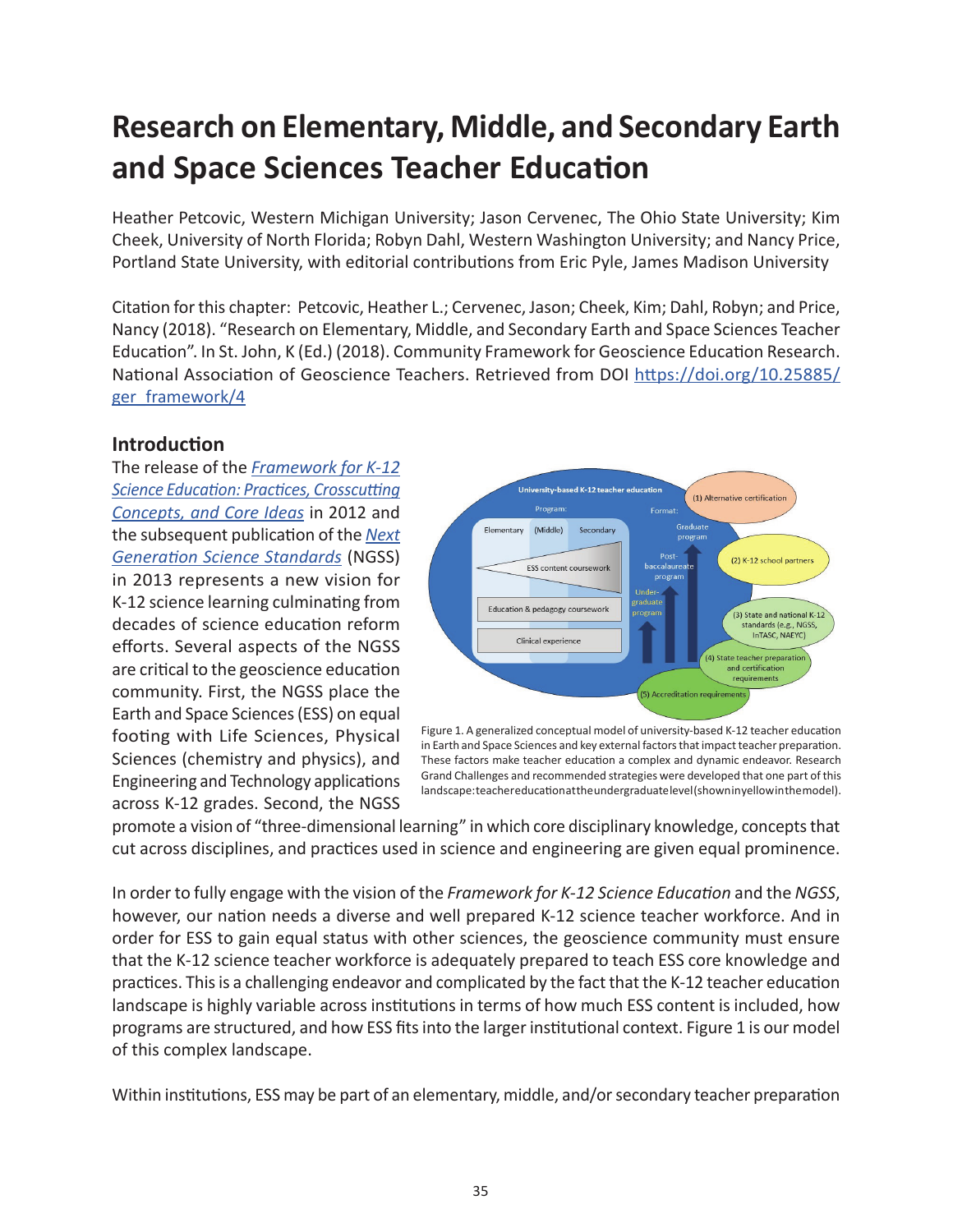program. Depending on the state, middle grades may be a separate certification, or may be included within elementary and/or secondary certification (shown in parentheses in the Figure 1 model). Teacher preparation programs usually have components of content-area coursework, education and pedagogy coursework, and in-school clinical experience. ESS content courses may be part of a generalized science (or education) program of study, or may be a disciplinary major or minor; in general, secondary teacher preparation programs require more disciplinary content than do elementary programs (Figure 1, width of the triangle). The quantity of education and pedagogy coursework and clinical experiences may also vary within individual programs. Program models vary from those in which the undergraduate degree leads directly to initial teacher certification, those at the post-baccalaureate level providing initial certification for candidates who already have a content undergraduate major, and those in which certification is obtained during a graduate program (such as a Master of Arts in Teaching program). Most post-baccalaureate and graduate programs are of shorter duration but are faster paced than undergraduate programs (Figure 1, arrow height).

Teacher education is also influenced by a push-pull of many external factors such as higher education and K-12 institutional pressures and priorities, changing teacher education accreditation standards, high stakes testing, state-by-state NGSS adoption, and public perception of the value of ESS. In addition, several external factors (#1-5 in the Figure 1 model) directly impact teacher education programs: Both nonprofit and for-profit organizations offer alternate routes to teacher certification (e.g., [Teach for America](https://www.teachforamerica.org/), [Teachers of Tomorrow](https://www.teachersoftomorrow.org/)) which may be in partnership with, or in competition with, university-based programs. Programs, especially clinical experiences, rely heavily on partnerships with K-12 districts. And teacher education programs are accountable to accrediting bodies (such as the Council for the Accreditation of Educator Preparation [[CAEP](http://www.ncate.org/)]), state teacher preparation standards, and state or national standards such as the NGSS, the Interstate New Teacher Assessment and Support Consortium [\[InTASC](https://www.ccsso.org/resource-library/intasc-model-core-teaching-standards-and-learning-progressions-teachers-10)], and the National Association for the Education of Young Children [\[NAEYC](https://www.naeyc.org/)]). These factors directly influence one another, for example, accreditation requirements include national standards, and state teacher certification requirements may mirror both accreditation requirements and national standards.

Clearly, teacher education exists in a complex landscape that involve many domains of research. Here we focus on teacher education research that most directly aligns to the undergraduate teaching and learning experience (yellow text in Figure 1). Three grand challenges emerged from discussion and reflections on the existing literature and are poised to guide future research on undergraduate K-12 teacher education.

#### **Definitions**

We recognize that many states include programs of study leading to certification in preschool through grade 12 (e.g., PreK-12). In this paper we use "K-12" as the amount of Earth and Space Sciences content in preschool grades is typically minimal. The K-12 education community uses "Earth and Space Sciences" to include the disciplines of astronomy, geology, meteorology, and oceanography. In this paper, we preferentially use "Earth and Space Sciences" or "ESS" to align with the common language of K-12. We also use the term "geosciences" interchangeably with ESS in reference to college-level disciplines or coursework, or when authors we cite specifically use this term.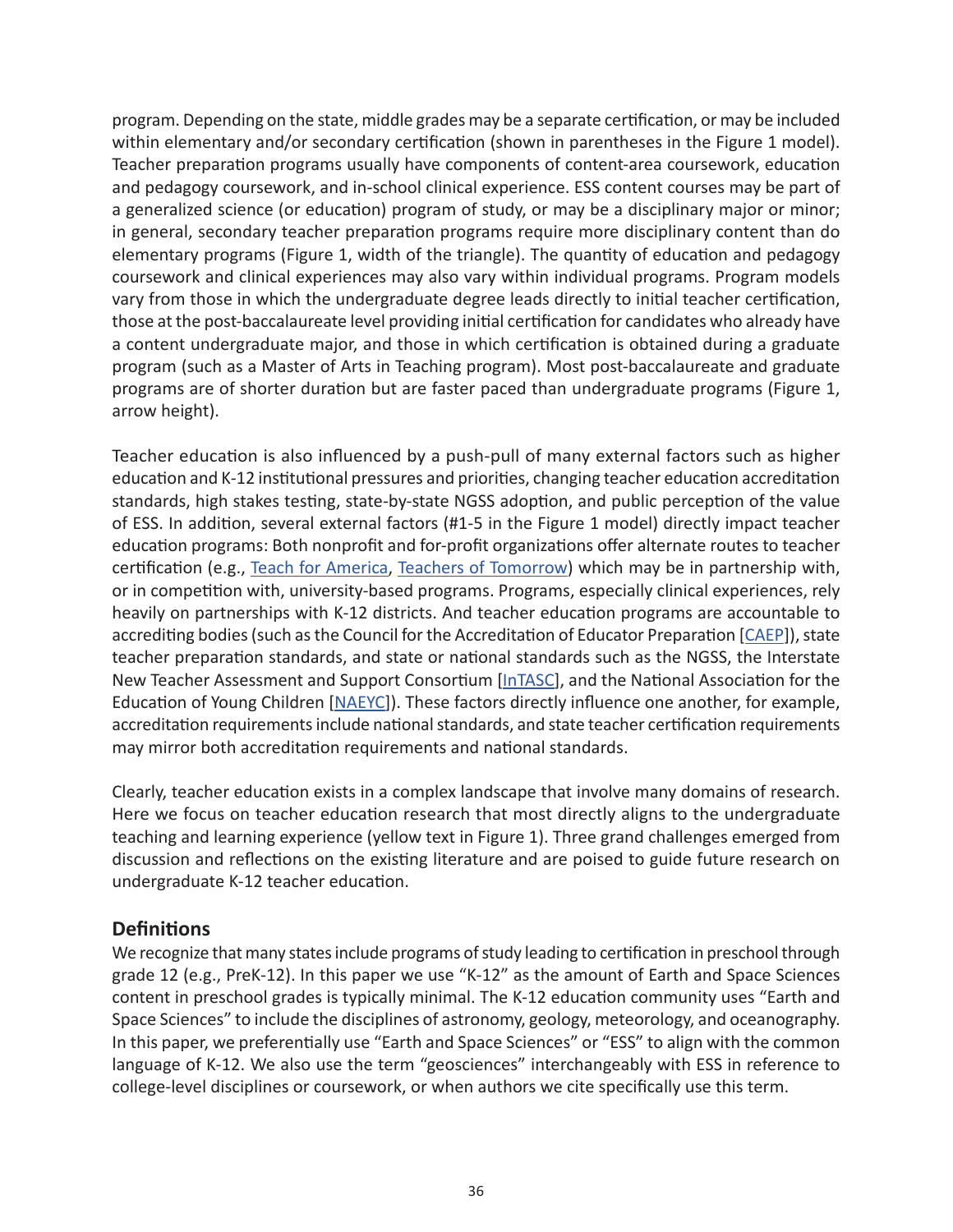### **Grand Challenges**

#### **Grand Challenge #1. How do we attract and support a greater number of future K-12 ESS teachers who represent and can effectively engage diverse K-12 learners?**

With less than 3% of secondary STEM teachers holding a geoscience degree we have a tremendous opportunity to grow the ESS teaching workforce. Yet growth of this workforce should reflect the growing diversity of K-12 learners, inclusive of gender, race/ethnicity, ability status, and more.

#### **Grand Challenge #2. What are effective models for incorporating ESS into undergraduate K-12 teacher preparation and in providing professional development for inservice teachers?**

In order to produce K-12 teachers that are well-prepared to teach ESS, we must first determine what makes teacher preparation and professional development programs successful.

#### **Grand Challenge #3. How do we best prepare future and practicing K-12 teachers to engage in ESS to promote three-dimensional learning that involves the integration of disciplinary core ideas, science and engineering practices and crosscutting concepts?**

The NGSS and Framework reflect a new vision for K-12 teaching in science and engineering. Science is an interconnected enterprise encompassing three dimensions: science and engineering practices, crosscutting concepts, and disciplinary core ideas. To effectively teach ESS, K-12 teachers need to understand not only the geoscience concepts they teach, but also the practices of geoscientists.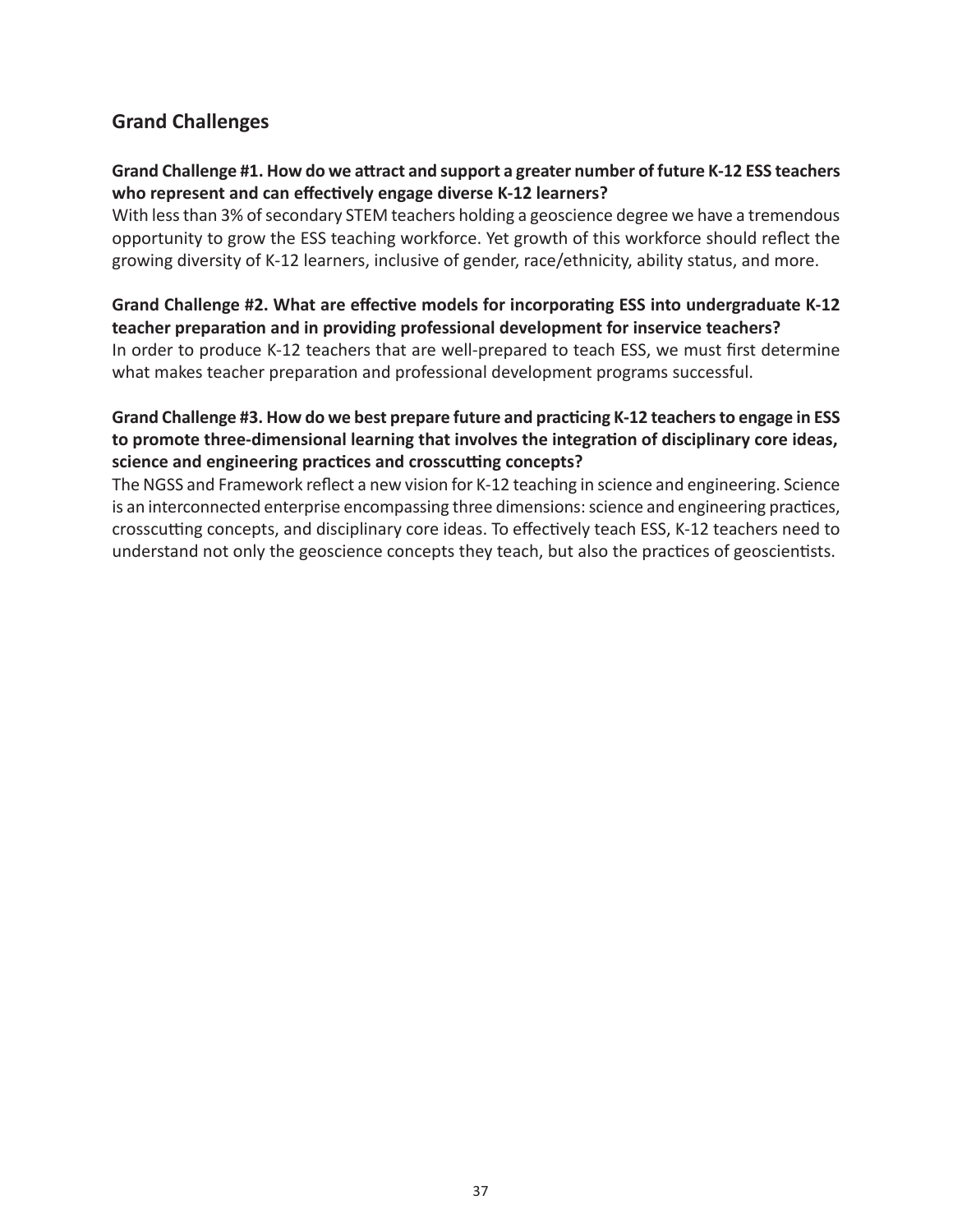## **Grand Challenge 1:**

### **How do we attract and support a greater number of future K-12 ESS teachers who represent the diversity of K-12 learners?**

#### **Rationale**

Nationally, fewer college students are enrolling in teacher education programs, with a decline of 30% enrollment reported over the last five years (Barth et al., 2016). However, students entering teacher education programs now have stronger academic profiles (as measured by incoming SAT/ACT scores), and more entering students are completing their programs (Barth et al., 2016). Yet as many as a quarter to half of graduates of teacher preparation programs do not go into teaching (DeMonte, 2016). Retention of new teachers has also improved nationally, with 17-20% leaving the profession in the first four to five years - as opposed to older reports of nearly 50% leaving the profession within the first five years (Gray and Taie, 2015;



Figure 2. Percentage of secondary STEM teachers prepared in the geosciences. Reproduced from Wilson, 2016.

Goldhaber, 2015; Brown, 2015). These same reports suggest that higher quality incoming teachers are retained in the profession at higher rates.

Amid this mixed news of national teacher preparation and retention, the ESS continue to have the least number of discipline-trained teachers within the sciences (Figure 2). Teachers of young children typically teach a wide range of content (e.g., Language Arts, math, science, and social studies) with increasing disciplinary specialization as grade levels go up. Thus elementary teachers have limited preparation in ESS content, whereas middle and secondary teachers may be prepared as content specialists. Based on analysis of data provided by the National Science Foundation, however, Wilson (2016) estimates that only 3% of secondary teachers hold a degree in the geosciences. Sixty-five percent of elementary teachers, 75% of middle school teachers, and 61% of high school teachers report taking at least one ESS course at the undergraduate level (Banilower et al., 2013). According to the same report (Banilower et al., 2013), only 28% of middle school and 30% of high school teachers have taken one or more ESS courses beyond the introductory level. Clearly, opportunity exists across all grade levels to expand the Earth and Space Science teacher workforce.

Yet growth of this workforce should reflect the growing diversity of K-12 learners, inclusive of gender, race/ethnicity, ability status, and more. Nationally, four out of five teachers are white, yet nearly 50% of school-age youth are ethnically diverse (AACTE, 2013). This issue is compounded in the geosciences, where less than 11% of bachelor's degrees in geoscience are conferred to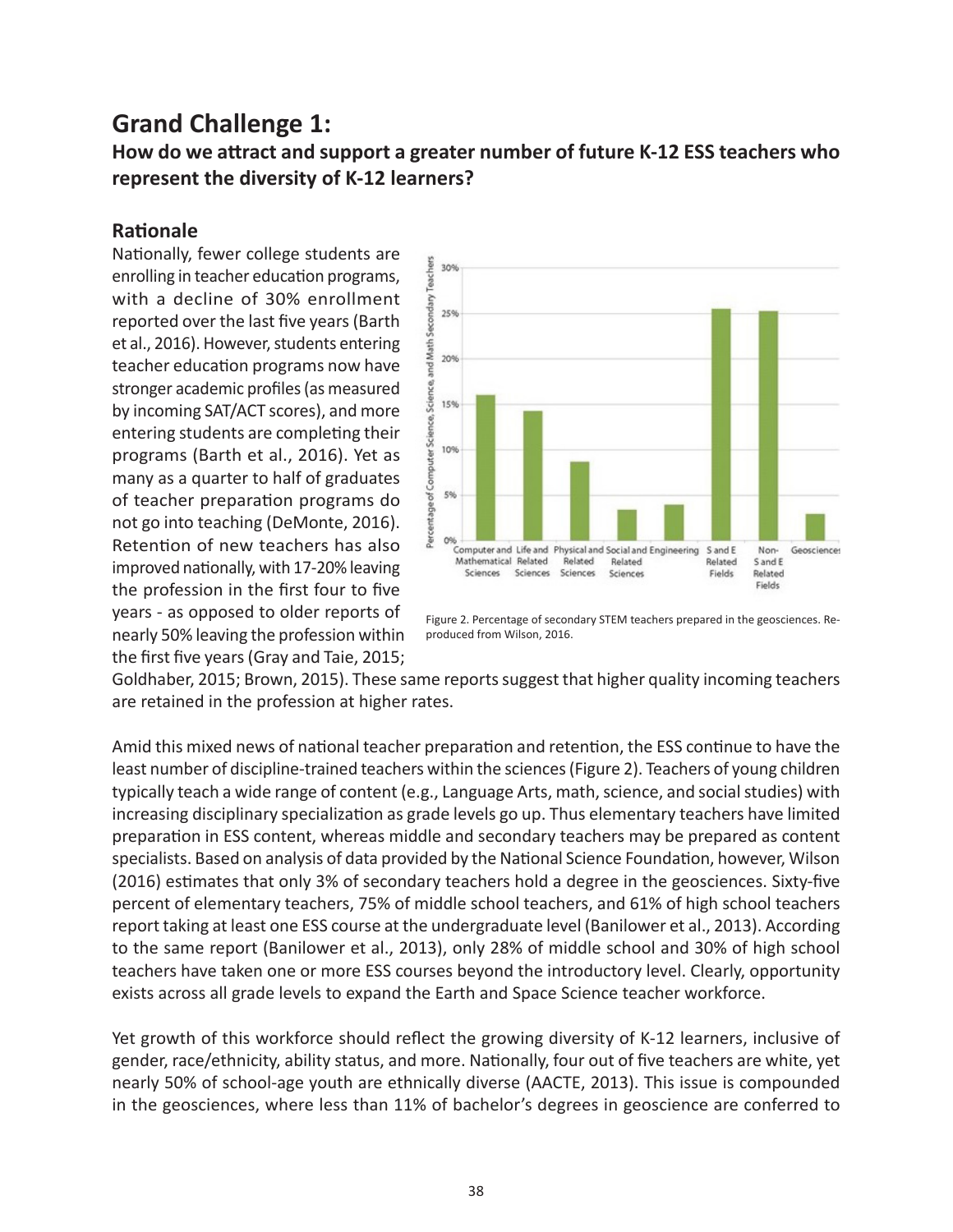students of African American, Hispanic/Latino, or Native American/Alaskan race or ethnicity (Wilson, 2016). Compounding this issue, minority-serving institutions are less likely to offer degrees in the geosciences; [Petcovic et al. \(2016\)](https://serc.carleton.edu/geoneeds/index.html) found that only 2.5% of institutions with degree granting geoscience departments were designated as minority-serving. As yet the fraction of teacher preparation programs in ESS at minority-serving institutions remains unknown.

Research is needed to identify roadblocks that deter individuals, especially persons of color, from choosing or staying on the path to become ESS teachers. Research is also needed to identify mechanisms that are successful in both attracting individuals to K-12 ESS teaching and supporting their long-term success. This research will need to consider how pathways for entry into and persistence in ESS teaching may differ depending the grade bands that an individual intends to teach; in other words, different factors likely influence whether someone enters and persists in teaching elementary, middle, or high school grades.

There is considerable overlap between this challenge and GC#2; here the focus is on understanding how to better attract and support the individuals who make up a diverse pool of future K-12 ESS teachers, whereas GC#2 focuses on broader institutional models, partnerships, and best practices in ESS teacher education.

### **Recommended Research Strategies**

Here we recommend short and long-term strategies that could yield insight into Grand Challenge #1 and ultimately drive forward both knowledge and practice. While short and long term strategies can both be approached immediately and simultaneously, short term strategies (#1-4) tend to focus more on synthesis of current literature, surveys of our current state of knowledge, or application of excising research to the field of teacher education. In contrast, long term strategies (#5-7) require more significant time and resource investment (such as support by external funding), focusing on more large-scale empirical students that can build the knowledge base.

- 1. At present, the research community lacks a baseline understanding of how individuals, especially persons of color, decide to become K-12 ESS teachers. Understanding how and when individuals decide to become K-12 ESS teachers is important foundational data to collect and compile. We call for a systematic review of existing literature that would establish our current understanding of what attracts individuals to ESS teaching. This review should encompass literature in other STEM fields in order to establish what may be unique to ESS teaching in addition to what is common with other fields. It should also highlight critical theoretical and conceptual frameworks that provide explanatory power to findings.
- 2. The research community also lacks a baseline understanding of what efforts in recruiting a diverse pool of students to K-12 ESS teaching have been successful. Again there is a need for systematic literature review that identifies the existing strategies for attracting students and determine what components of these are effective for underrepresented populations. Learning what external factors contribute to or inhibit interest in becoming a K-12 ESS teacher, especially among persons of color can help us move forward. We should look to other STEM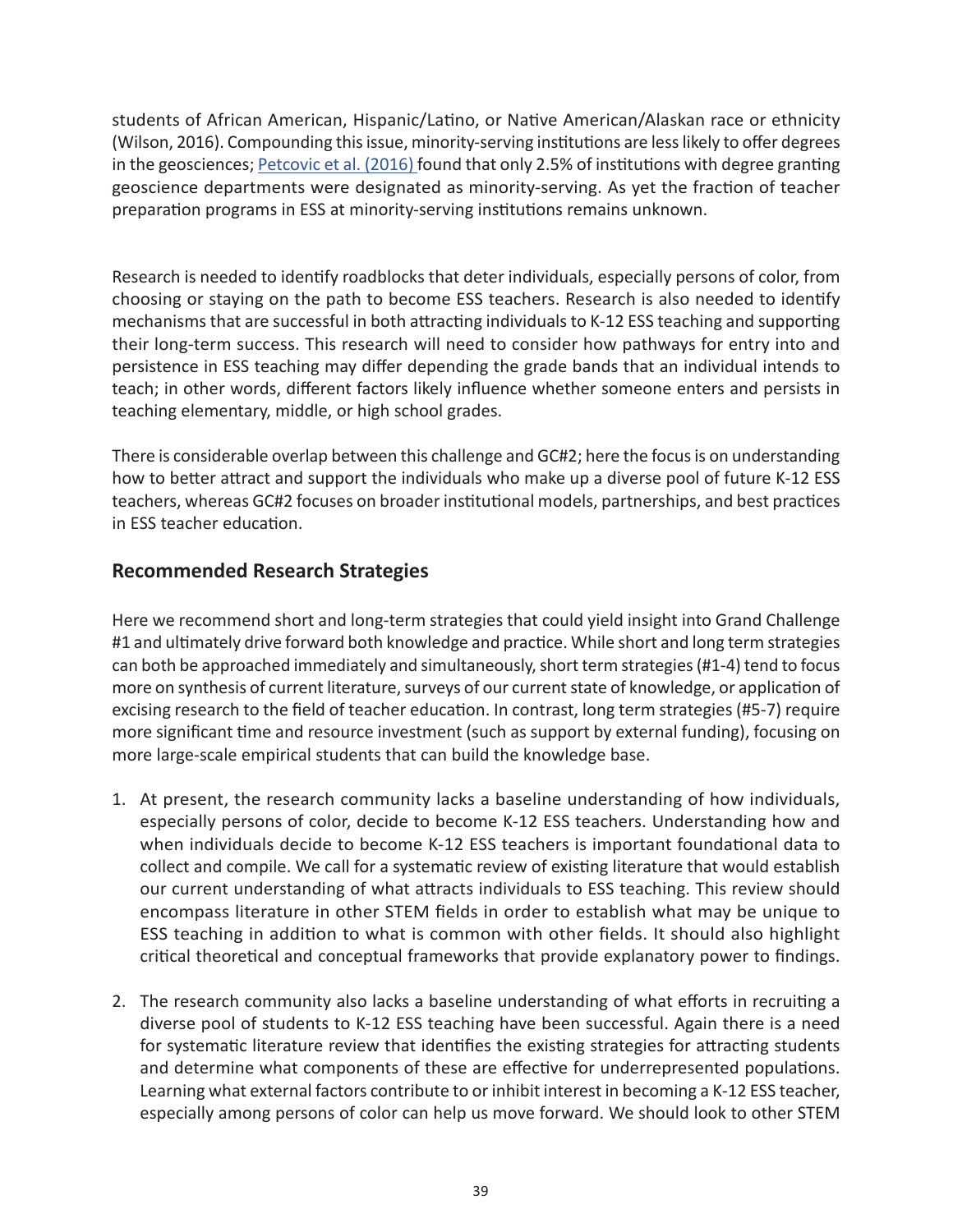fields for examples of successful interventions as well as to the results of programs specific to ESS teacher recruitment. Along these lines, there may be a need for comprehensive evaluation of NSF-funded GEOPATHS programs that focus on ESS teacher recruitment and preparation.

- 3. To better understand the population of current and future K-12 ESS teachers, we suggest a survey of teacher preparation institutions that focuses on their recruitment methods. We especially would want to know how these institutions reach a diverse pool of potential applicants and the extent to which partnerships with two-year colleges and minority-serving institutions exist. It would also be useful to survey current K-12 ESS teachers to determine what other courses they teach, what certification(s) they hold, and how they describe their preparation to teach the ESS. This work could also refine our knowledge of the current and potential future demand for ESS teachers.
- 4. The broader K-12 teacher education community has a good understanding of what factors support the transition from preservice teacher education to inservice teaching, inclusive of teachers of color (e.g., Ingersoll & May, 2011). However this work has not been communicated within the ESS teacher education community. We call for review and synthesis of this existing literature from which researchable questions specific to K-12 ESS teacher transitions may arise.
- 5. The geoscience education community has done some work examining awareness of, and barriers to, underrepresented populations pursuing study and careers within the geosciences (e.g., O'Connell and Holmes, 2011; Levine et al., 2007; Huntoon & Lane, 2007; Stokes et al., 2015; Baber et al., 2010; see also references in GC#5 Access and Success). To our knowledge, no work has yet been done to identify barriers and attractors to careers in K-12 ESS teaching. Building this understanding could take an ethnographic or phenomenological approach, drawing experiences from current K-12 ESS teachers of color to identify critical experiences (e.g., Levine et al., 2007). Initial work could be followed up with broader surveys of the current K-12 STEM teaching community to identify critical experiences, incidents, or factors that lead to greater interest in ESS teaching. Conversely, these surveys could also identify factors that serve as barriers or deterrents to students interested in K-12 ESS teaching.
- 6. Significant research supports the notion that reformed teaching practices lead to greater retention of STEM students, especially women and students of color (e.g., Freeman et al., 2014). Is the same true for future STEM teachers? To address this question, we call for a comparative study of whether institutions with transformed STEM course design might attract and support a more diverse pool of future K-12 ESS teachers than institutions with more traditional courses.
- 7. We see a need for longitudinal phenomenological research that follows pre-service ESS teachers into the first few years of teaching to identify factors that contribute to thriving. This is especially important for teachers of color, who are more likely to leave the profession within the first five years than are white teachers (Ingersoll & May, 2011). Current work points to organizational factors (such as the level of collaboration and autonomy, institutional support, and pressure of high stakes testing) as driving minority teachers from the profession (Ingersoll & May, 2011). Similar to the research agenda described above, we suggest an initial qualitative study followed by broad survey research to identify widespread factors that both contribute to K-12 ESS teacher retention, and those that ultimately drive teachers to leave.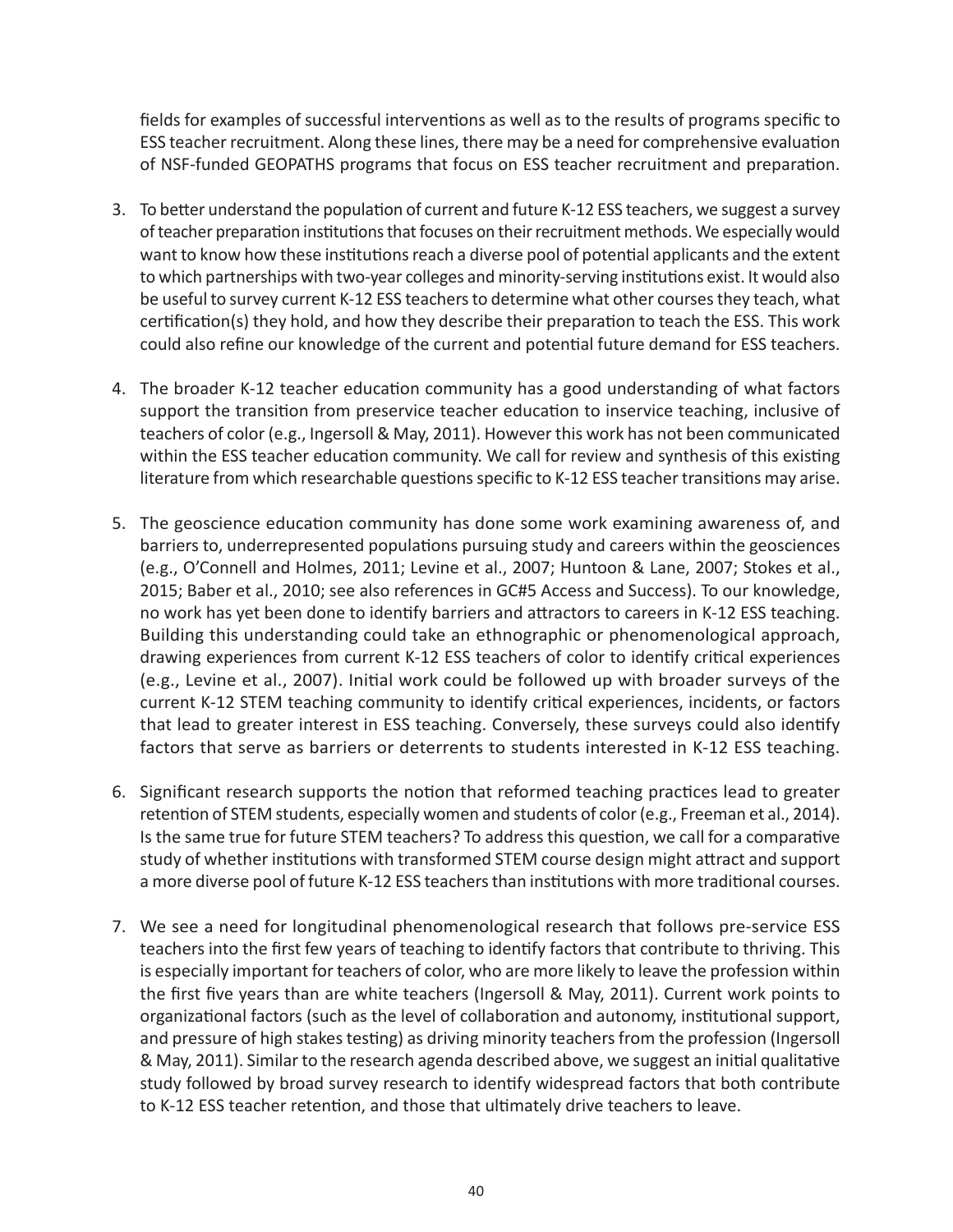## **Grand Challenge 2:**

## **What are effective models for incorporating ESS into undergraduate K-12 teacher preparation and in providing professional development for inservice teachers?**

### **Rationale**

Current and future science teachers are being asked to teach science in ways that may differ radically from the ways they learned science (Figure 3; National Research Council, 2015). In order to produce K-12 teachers that are well-prepared to teach the Earth and space sciences (ESS), we must first determine what makes teacher preparation programs successful. Teacher preparation programs across the nation vary widely across several characteristics, including (but not limited to) content, course requirement, recruitment methods, graduation and placement rates, and student demographics. This is due in part to state- and district-level differences in teaching standards, differences in the types of institutions that offer teacher preparation programs, and the grade levels for which the programs are designed (elementary, middle, secondary). For example, most teacher preparation programs are offered at four-year and Masters granting colleges and universities, but some are offered at two-year colleges. Other types of institutions, like museums and non-profits, offer masters' degrees (e.g., the American Museum of Natural History [MAT](https://www.amnh.org/learn-teach/master-of-arts-in-teaching/) in Earth and space science) as well as professional development workshops. A rigorous evaluation of teacher preparation and professional development must consider the diversity of contexts in which teacher learning takes place. It must also consider what is known about the key features that characterize effective professional development (National Research Council, 2015). Inservice teacher learning is not limited to professional development, as professional learning communities (PLCs) and instructional coaching can also contribute to teacher learning.

### **Recommended Research Strategies**

Here we recommend short and long-term strategies that could yield insight into Grand Challenge 2 and ultimately drive forward both knowledge and practice. While short and long term strategies can both be approached immediately and simultaneously, short term strategies (#1-4) tend to focus more on synthesis of current literature, surveys of our current state of knowledge, or application of excising research to the field of teacher education. In contrast, long term strategies (#5-7) require more significant time and resource investment (such as support by external funding), focusing on more large-scale empirical students that can build the knowledge base.

1. There is a need to identify and evaluate (i.e., measure the efficacy of) existing models of teacher preparation and professional development, particularly those that specifically address the needs of elementary, middle, and/or high school pedagogical content knowledge (PCK) necessary for teaching ESS. For example, while reasoning with models is a feature of all science disciplines, it is especially important in the ESS where many processes and events occur at spatial and temporal scales that cannot be directly experienced. For example, research that focuses on ways to help teachers use models effectively with their students could be beneficial for teachers of earth and space science at all grade levels (Miller & Kastens, 2018). Information about current models of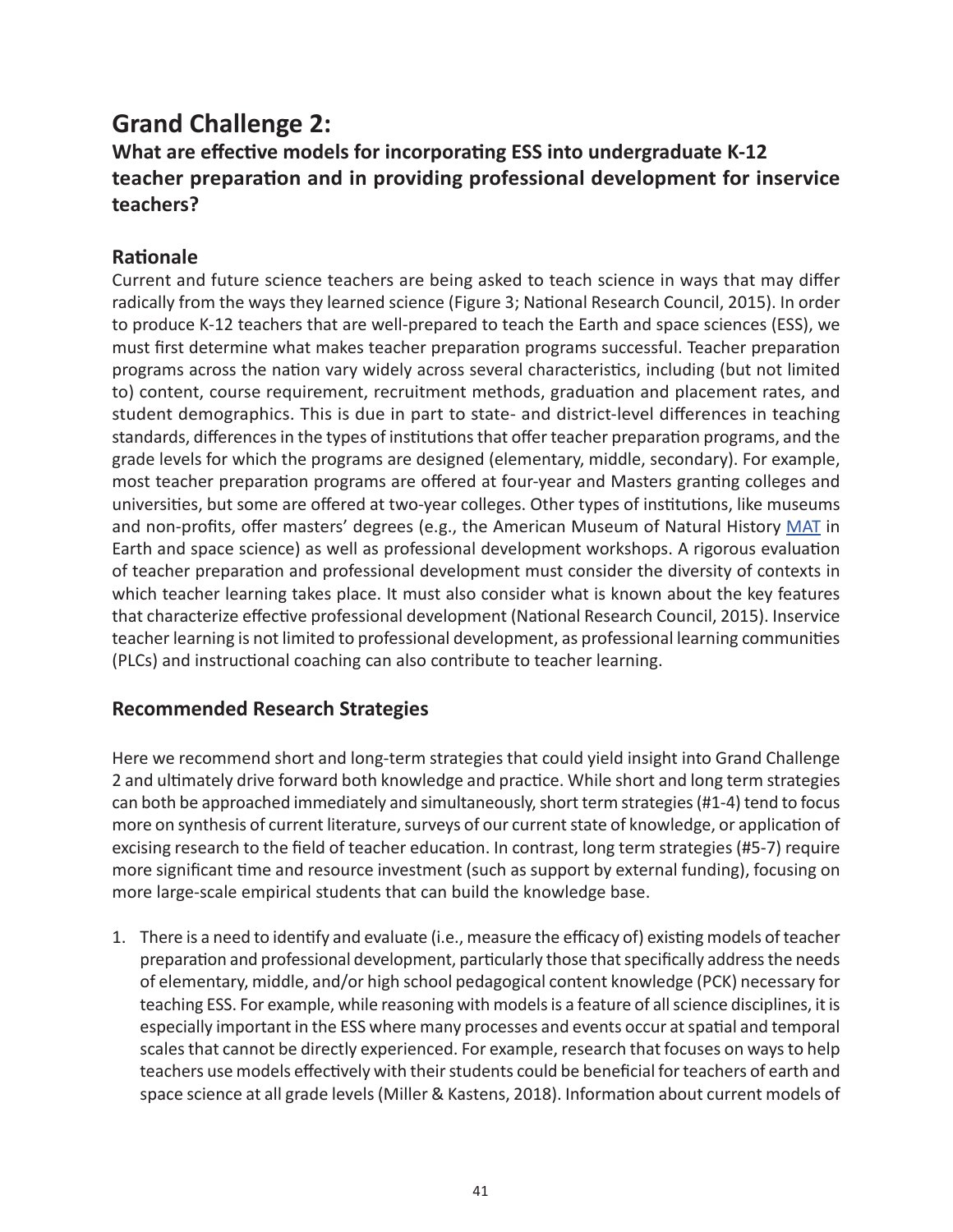teacher preparation and professional development that are relevant for ESS teaching could be obtained through a national survey, systematic literature review, or other mechanisms. Evaluation of existing programs should include methods for identifying their strengths and weaknesses

- 2. While most teacher preparation programs exist at 4YC and Masters-granting universities, some are hosted at other types of institutions, including 2YC, museums, non-profits, etc. These alternative pathways into teaching should also be identified and evaluated.
- 3. After existing models are identified and evaluated, additional research could be conducted to define the specific PCK and CK needed by teachers of ESS at elementary, middle, and high school, including special needs and/or underrepresented groups. This could be achieved through a literature review of research on ESS PCK and CK and would benefit from research on PCK in other science disciplines.
- 4. While ESS teacher preparation has unique characteristics, challenges, and opportunities, research on teacher preparation would benefit from collaboration with other science education organizations (e.g., the Association for Science Teacher Education [[ASTE](https://nagt.org/index.html)], the National Association for Research in Science Teaching [[NARST\]](https://www.narst.org/), the National Science Teachers Association [\[NSTA](http://www.nsta.org/)], the National Earth Science Teachers Association [[NESTA](https://serc.carleton.edu/nesta/index.html)], the National Association of Geoscience Teachers [[NAGT](https://nagt.org/index.html)], etc.). Such a collaboration could also help teacher educators capitalize on the interdisciplinary aspects of ESS.
- 5. Standards and other specific requirements for initial and continued teacher licensure vary widely from state to state. Successful teacher preparation programs can remain informed of local needs and ensure that teachers are fully prepared to enter the classroom by building robust partnerships with local districts. Many teacher preparation programs actively cultivate partnerships with local school districts and typically focus on the nature and extent of clinical experiences teacher candidates have. Partnerships that simultaneously support preservice and in-service teachers could have broad impact on the quality of ESS instruction. It is estimated that most teachers teach within 30 miles of where they grew up or went to college (Barth et al., 2016), so programs can be revised or designed with the knowledge that students enrolled in the program are very likely to teach in that region. Programs should be tailored to the unique needs and standards of ESS teaching in local districts.
- 6. How is "success" defined for ESS teacher preparation and professional development programs? Several metrics (e.g., recruitment of pre-service teachers into teacher preparation programs, retention, graduation rates, post-graduation employment, student learning and performance indicators, etc.) are used for measuring the success of a teacher preparation program, and so measuring "success" is a complex endeavor. Measuring the success of professional development programs for in-service teachers is equally complex. Furthermore, there are significant regional differences in teacher preparation requirements (e.g., state standards, district requirements, student populations, etc.), so direct comparison of programs is not always possible. We need to develop a methodology or tool for evaluating ESS teacher preparation programs and models, so that we can determine and implement the most effective models.
- 7. The success of ESS teacher preparation programs must include the long-term success of graduates after they leave the program and enter K-12 classrooms. Our evaluation of ESS teacher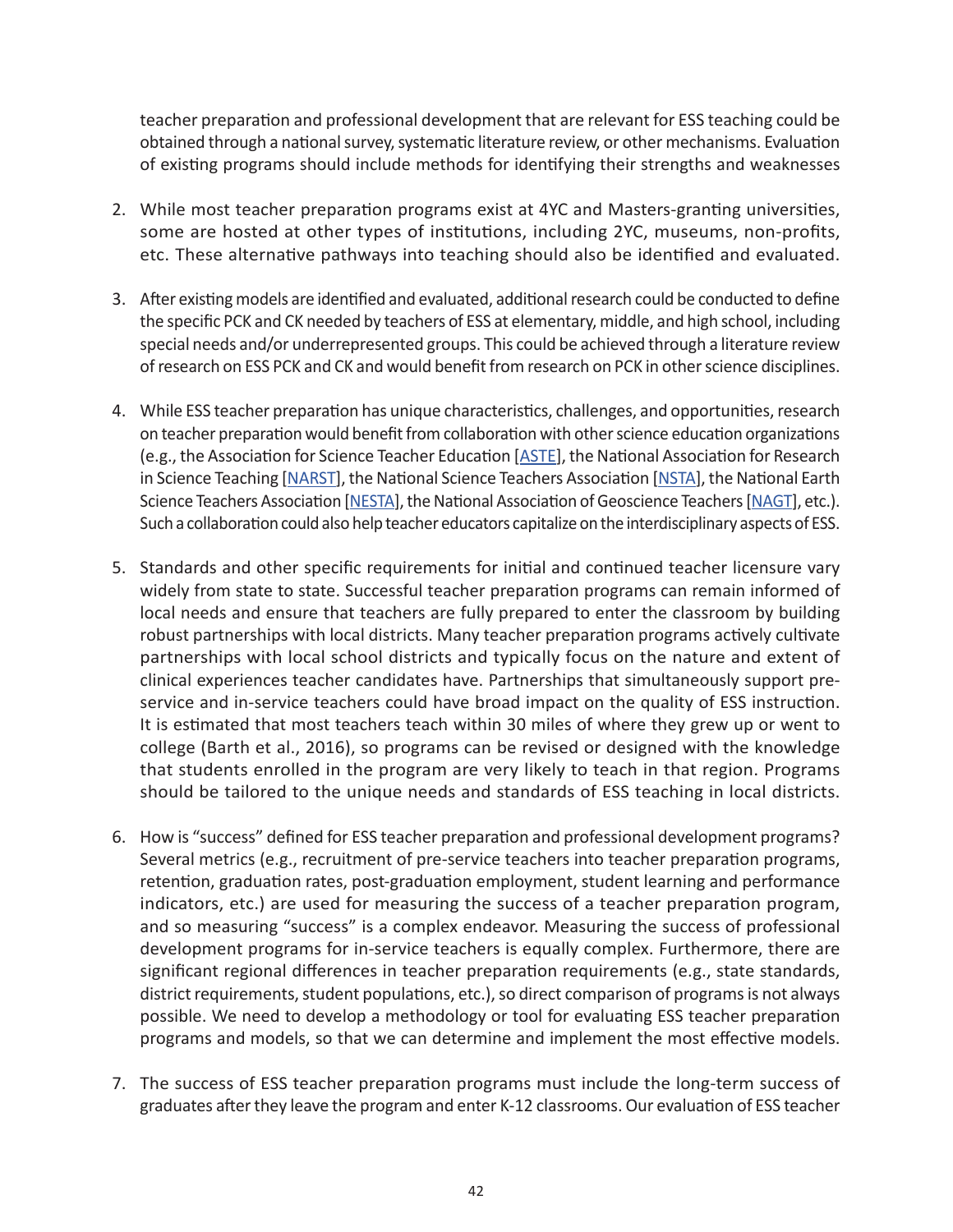preparation programs would benefit from the same type of longitudinal phenomenological research recommended above for GC#1. Successful teacher preparation programs should produce a K-12 ESS teacher workforce that teaches well, reflects the demographics of the student population, experiences low rates of attrition, among other factors. This can be evaluated best through longitudinal studies of ESS teachers as they move from teacher preparation programs into the workforce.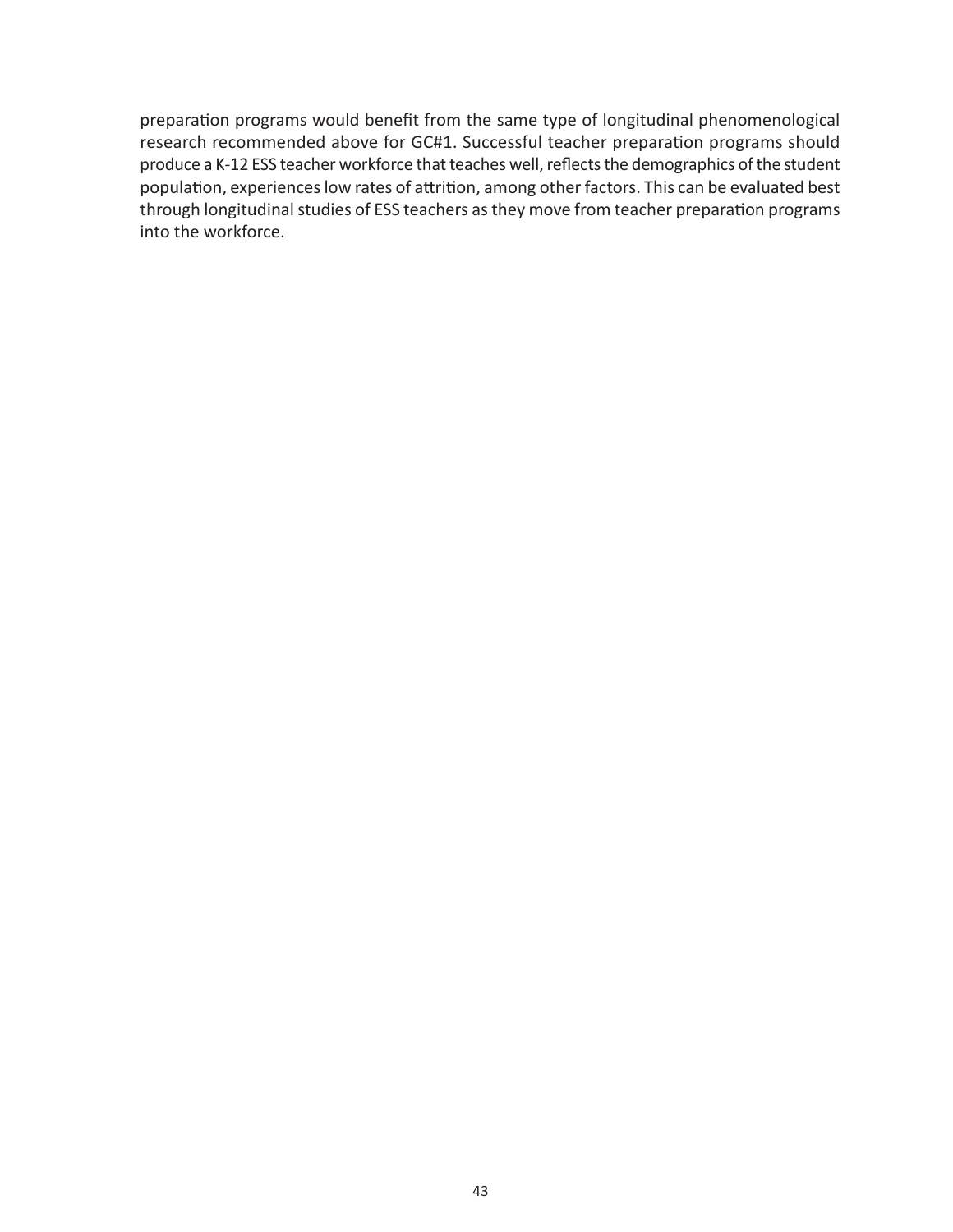## **Grand Challenge 3**

**How do we best prepare future and practicing K-12 teachers to engage in ESS to promote three-dimensional learning that involves the integration of disciplinary core ideas, science and engineering practices and crosscutting concepts?**

#### **Rationale**

The *Next Generation Science Standards* (NGSS Lead States, 2013) and *A Framework for K-12 Science Education: Practices, Crosscutting Concepts, and Core Ideas* (NRC, 2012), upon which the NGSS are based, reflect a new vision for K-12 teaching in science and engineering. Science is an interconnected enterprise encompassing three dimensions (Figure 4): science and engineering practices, crosscutting concepts, and disciplinary core ideas (NRC, 2012). Focus on an integration of the three dimensions into performance statements, or "three-dimensional learning," is based on decades of research on student learning and knowledge transfer. While not all states have formally adopted NGSS, many states have adopted standards that closely mirror NGSS. The practices, crosscutting concepts, and disciplinary core ideas of the NGSS, and the *Framework* on which it is based, have received widespread acceptance in the science education community and serve as a defacto consideration when developing any program that serves a national, if not local, audience. The geosciences education community



Figure 4. The NGSS recognizes that science is an interconnected enterprise encompassing three dimensions (3D): science and engineering practices, crosscutting concepts, and disciplinary core ideas (NRC, 2012). Resarch is needed on how to best prepare future K-12 teachers to engage with ESS 3D learning. Figure from NGSS at [https://www.nextgenscience.org/.](https://www.nextgenscience.org)

has a great deal to gain from engagement with NGSS, or at least the concept of 3-dimensional learning, regardless its is role in state and local curricula, including but not limited to collaborations with other discipline-based science education research in the physical and biological sciences and a common language with which to discuss curricular elements across the country.

To effectively teach ESS, K-12 teachers need to understand the geoscience concepts they teach. Teachers need to be able to engage in the types of instructional practices that will help students progress in their learning of ESS core ideas over time (Duschl, Maeng, & Sezen, 2011). However, K-12 science instruction as envisioned by the *Framework* is about more than teaching science content. There are important crosscutting concepts that cut across science disciplines (e.g., patterns; scale, proportion, and quantity; stability and change, etc.). Teachers must understand how these crosscutting concepts apply in the ESS and be able to embed them in instruction. The *Framework* emphasizes that science learning occurs as students engage in the practices of science and engineering (e.g., engaging in argument from evidence, developing and using models, etc.). Teachers must be able to engage in those practices themselves and be able to design instruction that will enable their students to develop facility with those practices. We know little at present about what effective three-dimensional teaching and learning looks like in ESS education or what pedagogical content knowledge (PCK) is needed to teach effectively in the unique space of ESS across K-12 (e.g., is there PCK for teaching in the field? for using big data? for visualizations?). There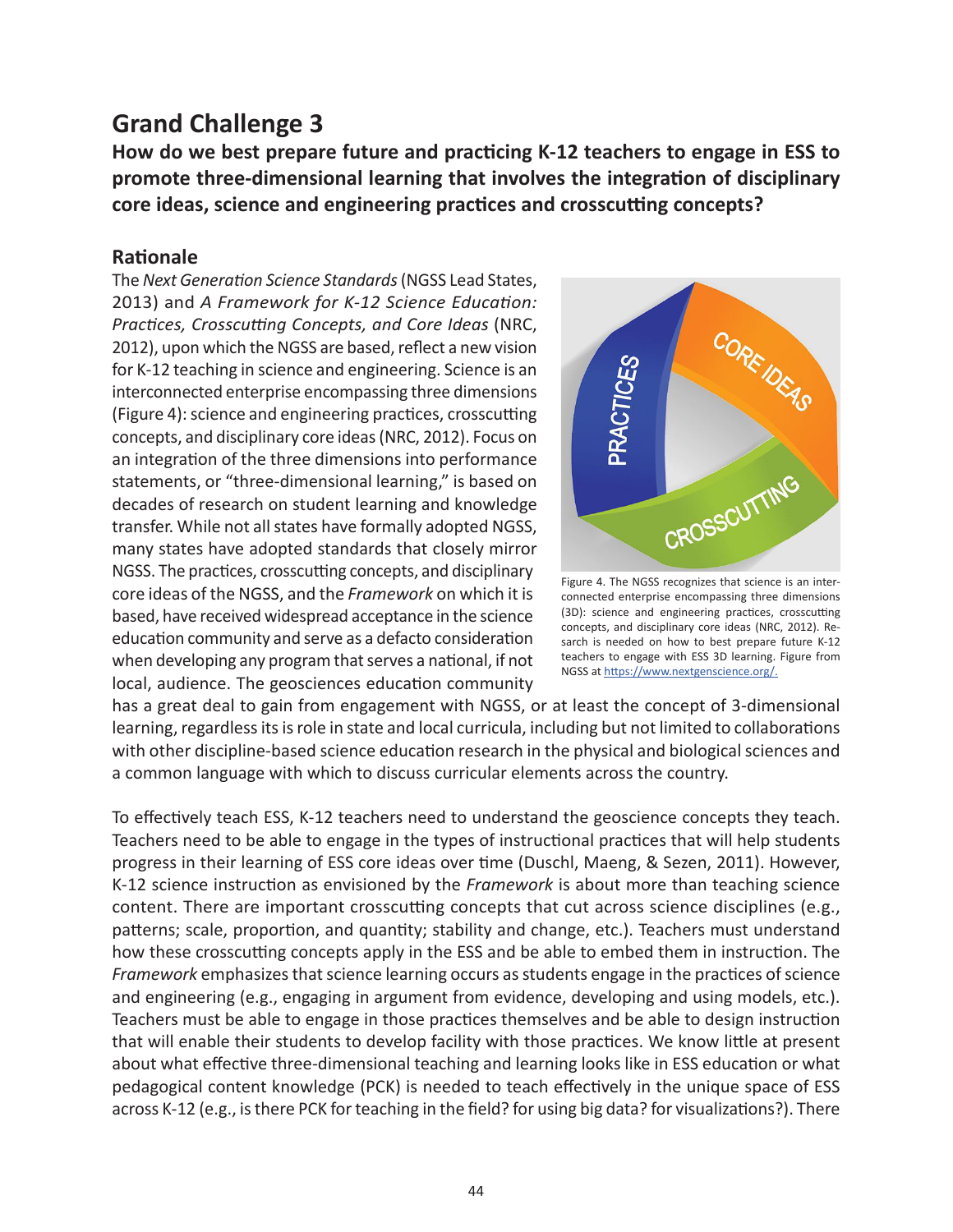has been some research on students' use of model-based reasoning (e.g. Gobert, 2000; Rivet & Kastens, 2012) and argumentation (e.g. Kelly and Takao, 2002; Lee et al., 2014) in the earth and space sciences, but literature that explores how students develop facility with other science and engineering practices in K-12 classrooms is lacking. Also, while research exists on systems thinking (e.g. Raia, 2005) and thinking within and across scales (e.g. Libarkin et al., 2007), data on how students, teachers, or teacher candidates acquire crosscutting concepts is also lacking. It will be important to learn how struggles in teacher learning of ESS content, recognition of crosscutting concepts within science, and understanding of the nature of science impact instructional choices.

#### **Recommended Research Strategies**

Here we recommend short and long-term strategies that could yield insight into Grand Challenge 3 and ultimately drive forward both knowledge and practice. While short and long term strategies can both be approached immediately and simultaneously, short term strategies (#1-2) tend to focus more on synthesis of current literature, surveys of our current state of knowledge, or application of excising research to the field of teacher education. In contrast, the long term strategy (#3) requires more significant time and resource investment (such as support by external funding), focusing on more large-scale empirical students that can build the knowledge base.

- 1. There is a need to identify teacher education instructional models that promote three-dimensional thinking in teachers, particularly as they relate to an understanding of the nature of the ESS. This is especially important as few K-12 teachers have strong backgrounds in geoscience (Wilson, 2016). A first step is a literature review to determine what teacher education models currently in use support three-dimensional learning, either specifically in the ESS or in science education more broadly. There is some literature exploring practicing teachers' use of scientific argumentation (McNeill & Knight, 2013; Sampson & Blanchard, 2012) and model-based reasoning (Miller & Kastens, 2018), but we are not aware of studies that have investigated the development of teacher expertise with other science and engineering practices. We do not know how teachers acquire crosscutting concepts nor how to help them infuse these important themes into instruction. Once current teacher education models that promote three-dimensional thinking have been identified, we call for qualitative research that investigates specific teacher education models in the ESS to determine their effectiveness in the promoting the nature of the ESS.
- 2. As NGSS-aligned assessments are developed, geoscience education researchers will need to conduct a literature review of available assessments for measuring the "threedimensionality" of classroom instruction that could be applied to ESS-specific instructional models. While many of these assessments are still in the early phases of development and evaluation (National Academies, 2018), continued research that examines the effectiveness of those models and their applicability for Earth & Space Science courses is called for.
- 3. K-12 student achievement in science is linked to the content and pedagogical content knowledge of their teachers (Jin et al, 2015). A review of literature on the effectiveness of conceptual change instructional approaches in ESS found far more research on astronomical phenomena than on geological ones (Mills et al, 2016). What is lacking is data that connects conceptual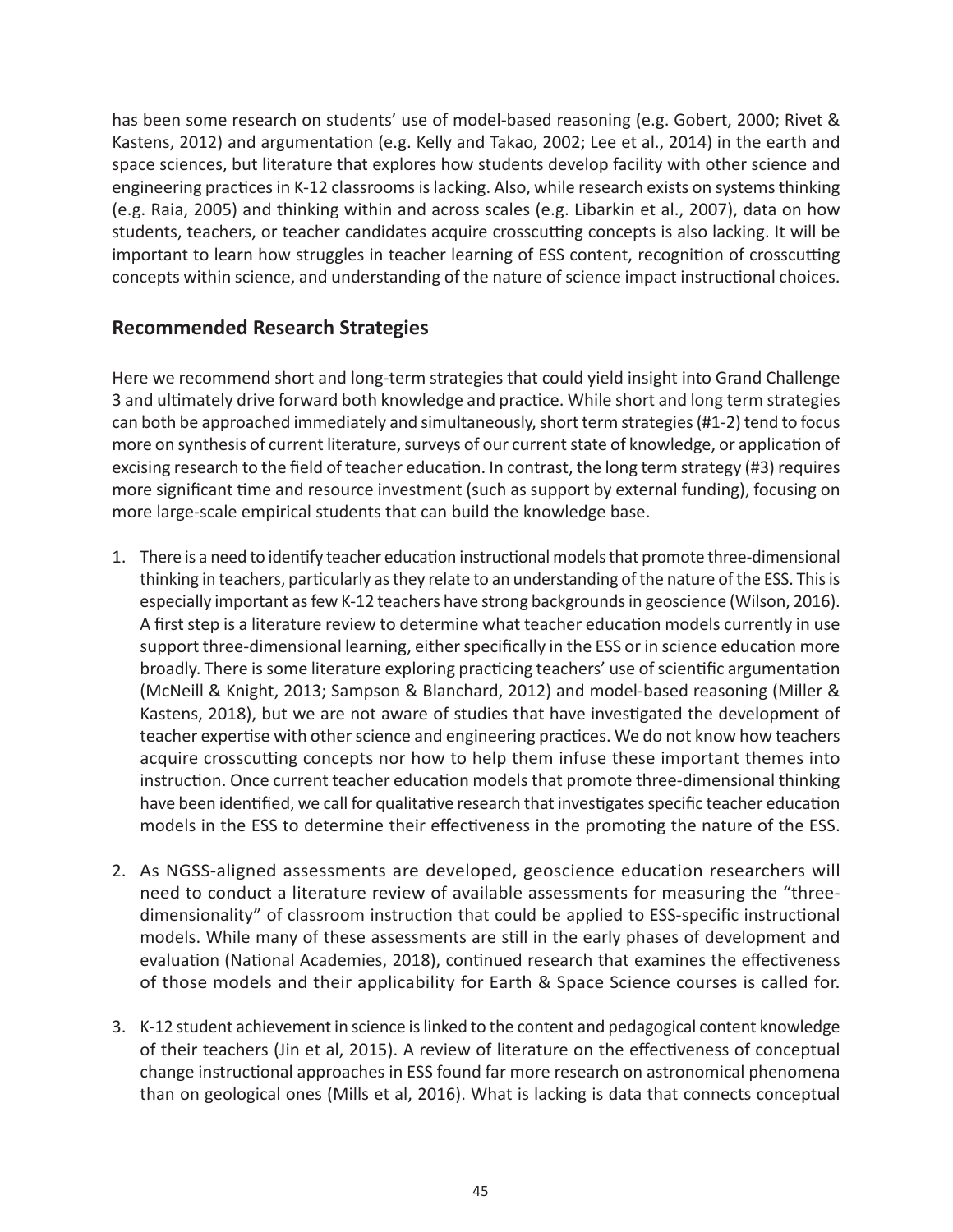change instructional practices to three-dimensional learning. Research that measures the connection between teacher education instructional models that promote three-dimensional learning in the ESS and the instructional practices K-12 teachers engage in in their classrooms will be important for both classroom teachers and ESS teacher educators.

## **References**

American Association of Colleges for Teacher Education. (2013). The changing teacher preparation profession. Retrieved from [https://aacte.org/news-room/13-press-releases-statements/145-aacte](https://aacte.org/news-room/13-press-releases-statements/145-aacte-releases-first-national-data-report-on-teacher-preparation-profession)[releases-first-national-data-report-on-teacher-preparation-profession](https://aacte.org/news-room/13-press-releases-statements/145-aacte-releases-first-national-data-report-on-teacher-preparation-profession)

Baber, L. D., Pifer, M. J., Colbeck, C., & Furman, T. (2010). Increasing diversity in the geosciences: Recruitment programs and student self-efficacy. J*ournal of Geoscience Education*, 58(1), 32-42.

Banilower, E. R., Smith, P. S., Weiss, I. R., Malzahn, K. A., Campbell, K. M., & Weis, A. M. (2013). *Report of the 2012 survey of science and mathematics education*. Chapel Hill, NC: Horizon Research, Inc.

Barth, P., Dillon, N. Hull, J, & Higgins, B. H. (2016). Fixing the holes in the teacher pipeline: an overview of teacher shortages. *Center for Public Education*. Retrieved from [http://www.](http://www.centerforpubliceducation.org/system/files/Teacher%20Shortage_0.pdf) [centerforpubliceducation.org/system/files/Teacher%20Shortage\\_0.pdf](http://www.centerforpubliceducation.org/system/files/Teacher%20Shortage_0.pdf)

Brown, E. (2015, April). Study: Far fewer new teachers are leaving the profession than previously thought. *The Washington Post*.

DeMonte, J. (2016). The Leaky Pipeline: Why Don't New Teachers Teach? Retrieved from [https://](https://www.air.org/resource/leaky-pipeline-why-dont-new-teachers-teach) [www.air.org/resource/leaky-pipeline-why-dont-new-teachers-teach](https://www.air.org/resource/leaky-pipeline-why-dont-new-teachers-teach) 

Duschl, R., Maeng, S., & Sezen, A. (2011). Learning progressions and teaching sequences: A review and analysis. *Studies in Science Education*, 47(2), 123-182.

Freeman, S., Eddy, S. L., McDonough, M., Smith, M. K., Okoroafor, N., Jordt, H., & Wenderoth, M. P. (2014). Active learning increases student performance in science, engineering, and mathematics. *Proceedings of the National Academy of Science*s, 111(23), 8410-8415.

Gobert, J. (2000). A typology of causal models for plate tectonics: Inferential power and barriers to understanding. *International Journal of Science Education*, 22(9), 937-977.

Goldhaber, D. & Walch, J. (2014). Gains in Teacher Quality: Academic capabilities of the U.S. teaching force are on the rise. *Education Next*, 14(1), 39-45.

Gray, L., & Taie, S. (2015). Public School Teacher Attrition and Mobility in the First Five Years (NCES 2015-337). *National Center for Education Statistics at the U.S. Department of Education*. Retrieved from [http://nces.ed.gov/pubs2015/2015337.pdf.](http://nces.ed.gov/pubs2015/2015337.pdf)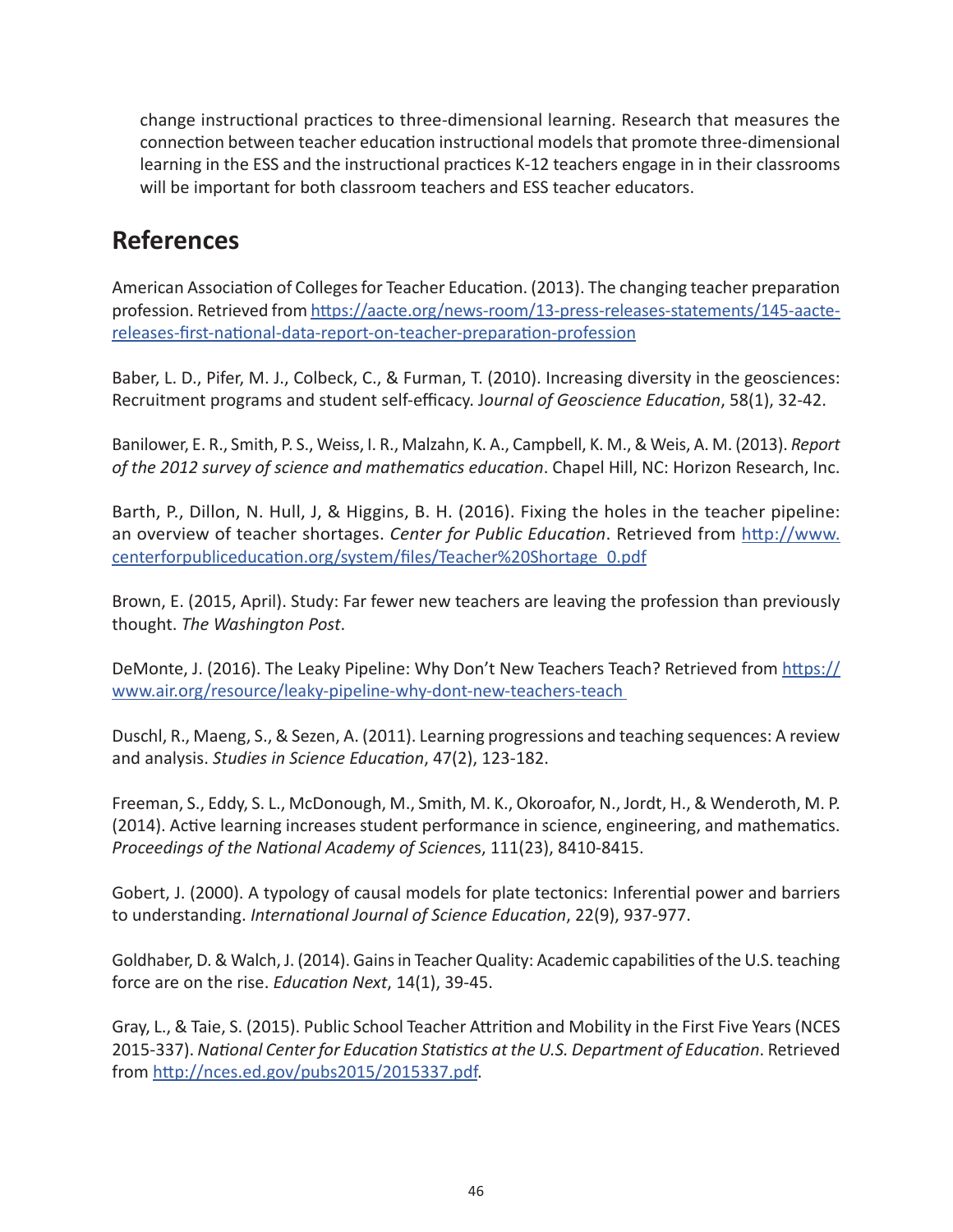Huntoon, J. E., & Lane, M. J. (2007). Diversity in the geosciences and successful strategies for increasing diversity. *Journal of Geoscience Education*, 55(6), 447-457.

Ingersoll, R. & May, H. (2011). Recruitment, retention and the minority teacher shortage. *Consortium for Policy Research in Education*.

Jin, H., Shin, H., Johnson, M. E., Kim, J., & Anderson, C. W. (2015). Developing learning progressionbased teacher knowledge measures. *Journal of Research in Science Teaching*, 52(9), 1269-1295.

Kelley, G. J., Takao, A. (2002). Epistemic levels in argument: An analysis of university oceanography students' use of evidence in writing. *Science Education*, 86(3), 314-342.

Lee, H., Ou, L. L., Pallant, A., Crotts Roohr, K., Pryputniewicz, S., & Buck, Z. (2014). Assessment of Uncertainty-Infused Scientific Argumentation. *Journal of Research in Science Teaching* , 51(5), 581-605.

Levine, R., Gonzalez, R., Cole, S., Fuhrman, M., & Le Floch, K. C. (2007). The geoscience pipeline: A conceptual framework. *Journal of Geoscience Education*, 55(6), 458-468.

Libarkin, J. C., Kurdziel, J. P., & Anderson, S. W. (2007). College student conceptions of geological time and the disconnect between ordering and scale. *Journal of Geoscience Education*, 55(5), 413-422.

McNeill, K. L. a& Knight, A. M., (2013). Teachers' pedagogical content knowledge of scientific argumentation: The impact of professional development on K-12 teachers. *Science Education*, 97, 936-972.

Miller, A. R. & Kastens, K., (2018). Investigating the Impacts of Targeted Professional Development around Models and Modeling on Teachers' Instructional Practice. *Journal of Research in Science Teaching*, 55(5), 641-663.

Mills, R., Tomas, L., & Lewthwaite, B. (2016). Learning in Earth and Space Science: A review of conceptual change instructional approaches. *International Journal of Science Education*, 38(5), 767-790.

National Academies of Sciences, Engineering, and Medicine. (2018). *Design, Selection, and Implementation of Instructional Materials for the Next Generation Science Standards: Proceedings of a Workshop*. Washington, DC: The National Academies Press.

National Research Council. (2012). *A Framework for K-12 Science Education: Practices, Crosscutting Concepts, and Core Ideas*. Washington, DC: The National Academies Press.

National Research Council. (2015). *Science Teachers' Learning: Enhancing Opportunities, Creating Supportive Contexts*. Washington, DC: The National Academies Press. NGSS Lead States. (2013). *Next Generation Science Standards: For States by states*. Washington, D.C.: The National Academies Press.